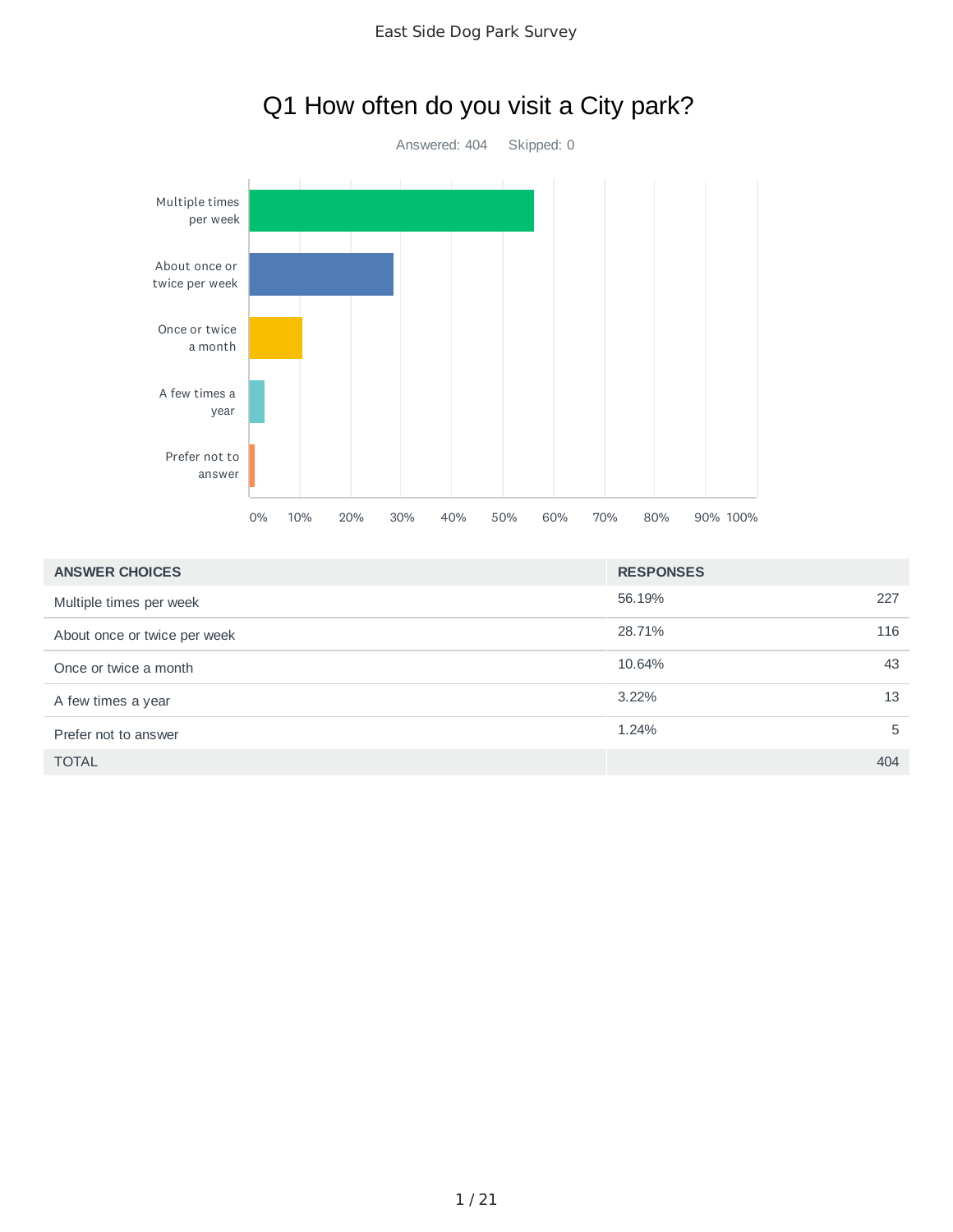

# Q2 What is your age?

Answered: 404 Skipped: 0



| <b>ANSWER CHOICES</b> | <b>RESPONSES</b> |
|-----------------------|------------------|
| 10 and under          | 0.25%            |
| 11-19                 | 0.25%            |
| 20-49                 | 66.83%<br>270    |
| 50 and older          | 30.94%<br>125    |
| Prefer not to answer  | 1.73%            |
| <b>TOTAL</b>          | 404              |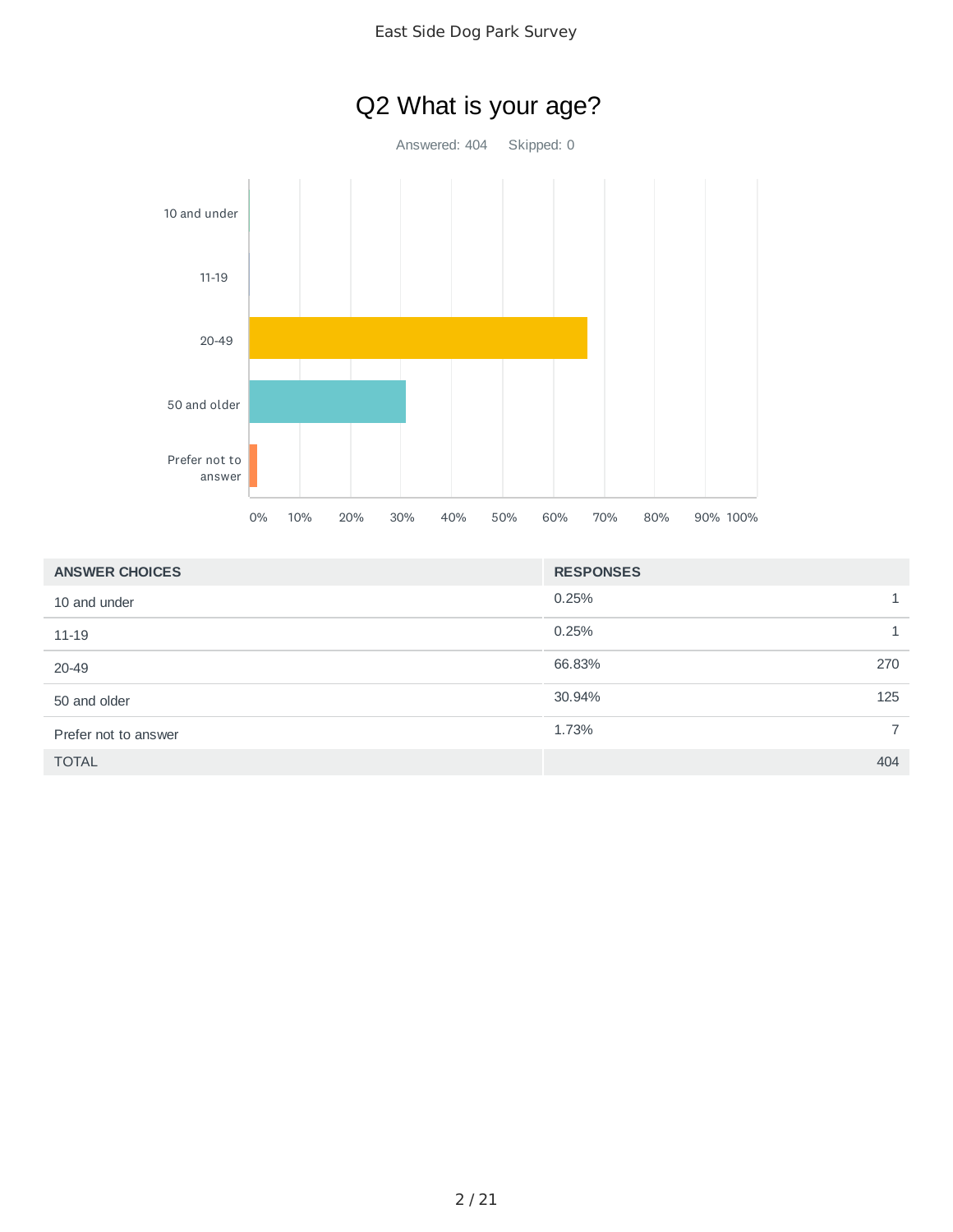## Q3 Please enter the zip code you reside in. (Example: 53703)

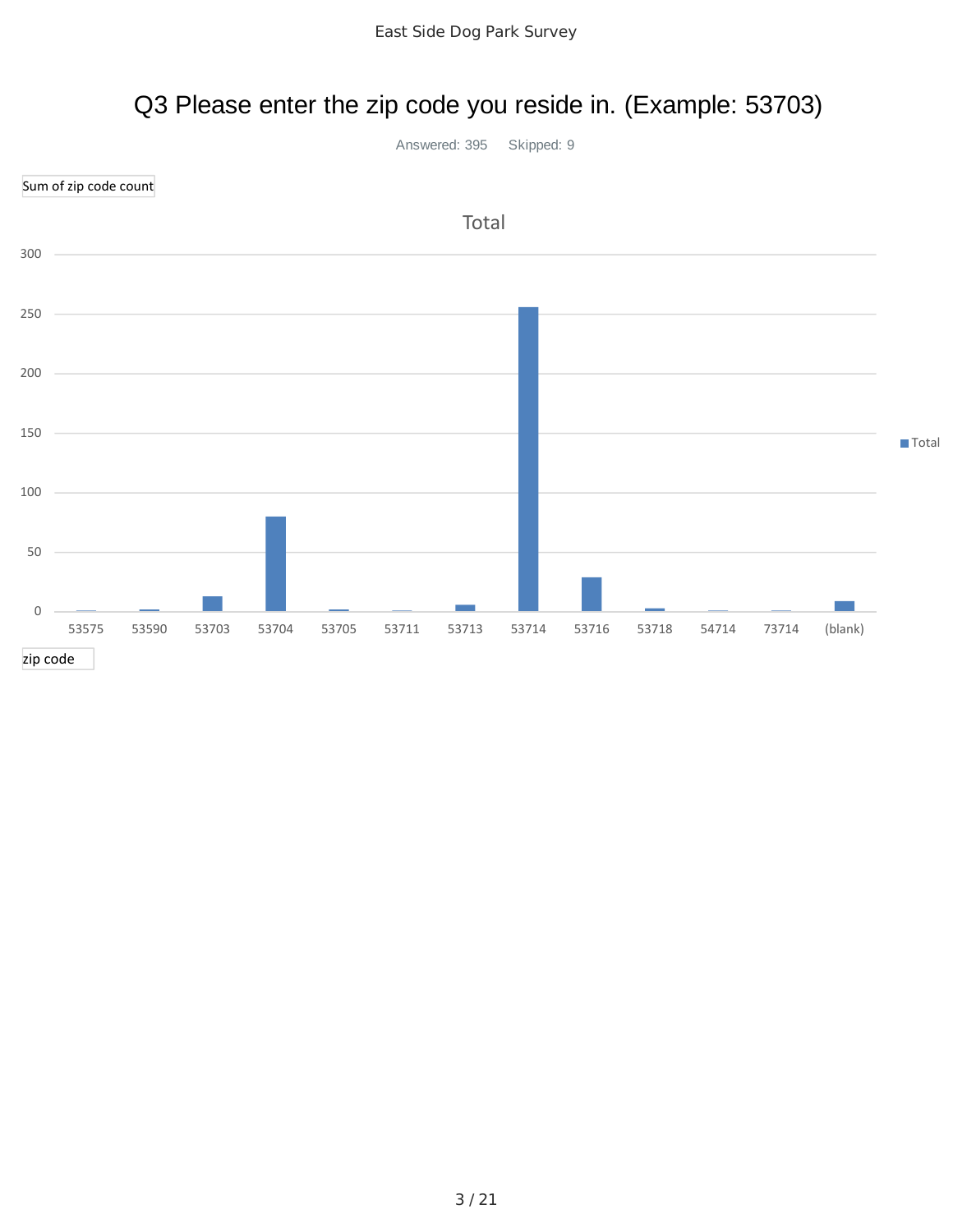### Q4 In general, do you feel off-leash dog areas should be included in City of Madison parks?



| <b>ANSWER CHOICES</b>        | <b>RESPONSES</b> |     |
|------------------------------|------------------|-----|
| Yes                          | 69.48%           | 280 |
| <b>No</b>                    | 20.60%           | 83  |
| Unsure/Need more information | 9.68%            | 39  |
| Prefer not to answer         | 0.25%            |     |
| <b>TOTAL</b>                 |                  | 403 |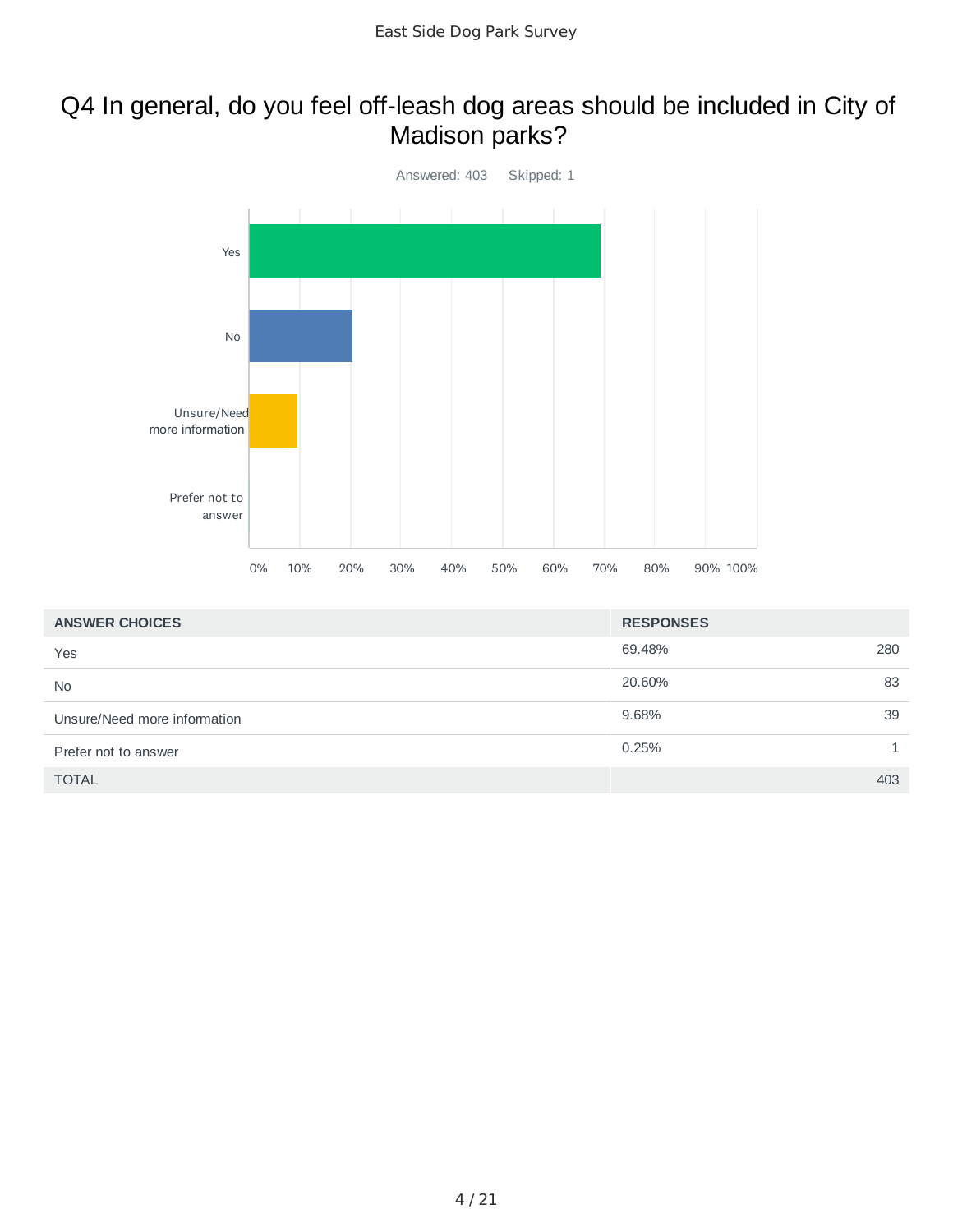

| Q5 Do you have a dog in your household? If so, how many? |  |
|----------------------------------------------------------|--|
|                                                          |  |

| <b>ANSWER CHOICES</b> | <b>RESPONSES</b>        |
|-----------------------|-------------------------|
| Do not have a dog     | 28.43%<br>114           |
| $1$ to $2$            | 67.83%<br>272           |
| 3 or more             | 2.74%<br>11             |
| Prefer not to answer  | 1.00%<br>$\overline{4}$ |
| <b>TOTAL</b>          | 401                     |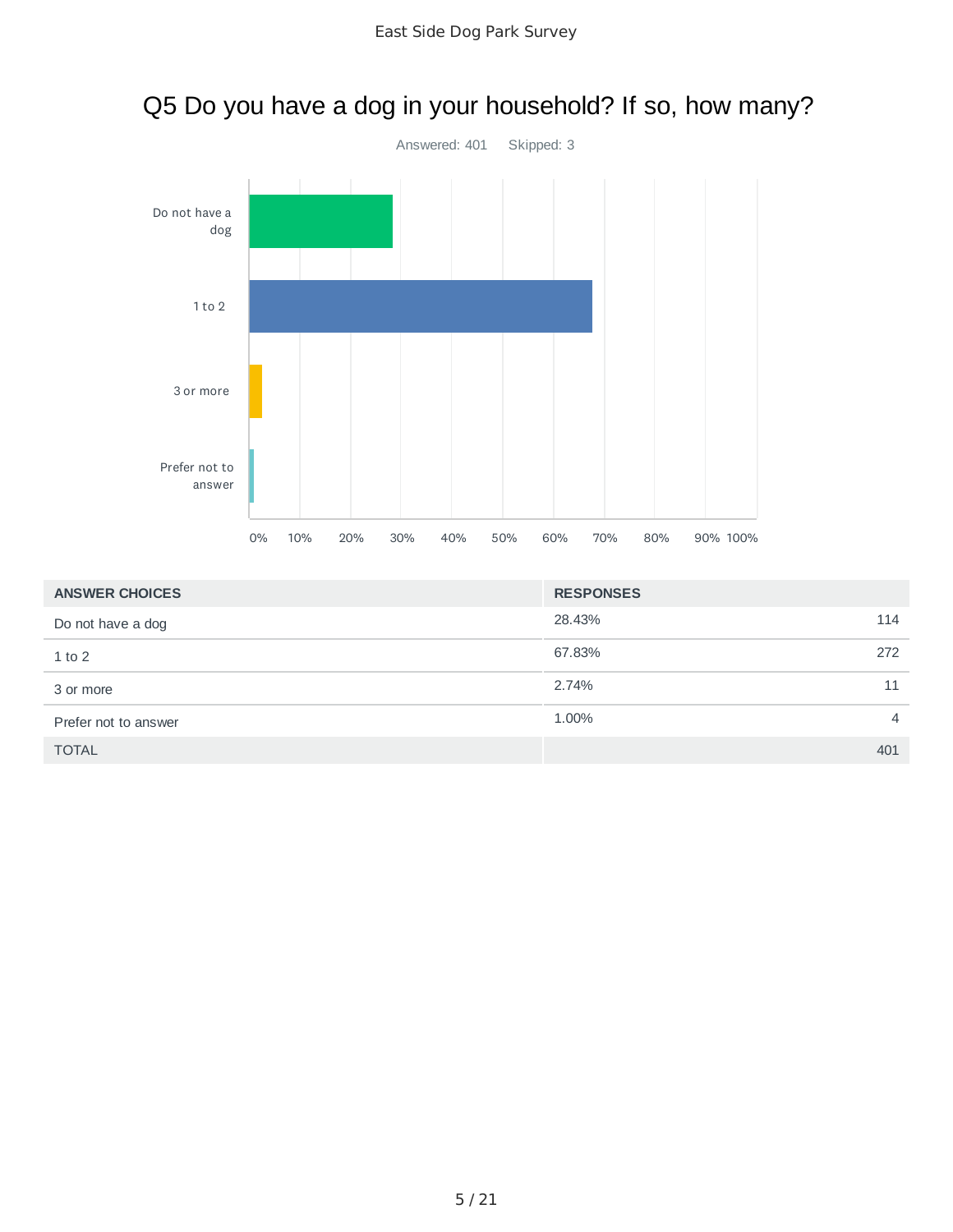#### Q6 If you own a dog, how often do you walk your dog at an off-leash dog park?



| <b>ANSWER CHOICES</b> | <b>RESPONSES</b> |    |
|-----------------------|------------------|----|
| Daily                 | 8.21%            | 32 |
| A few times per week  | 135<br>34.62%    |    |
| A few times per year  | 20.51%           | 80 |
| Never                 | 10.00%           | 39 |
| I do not have a dog   | 26.67%<br>104    |    |
| <b>TOTAL</b>          | 390              |    |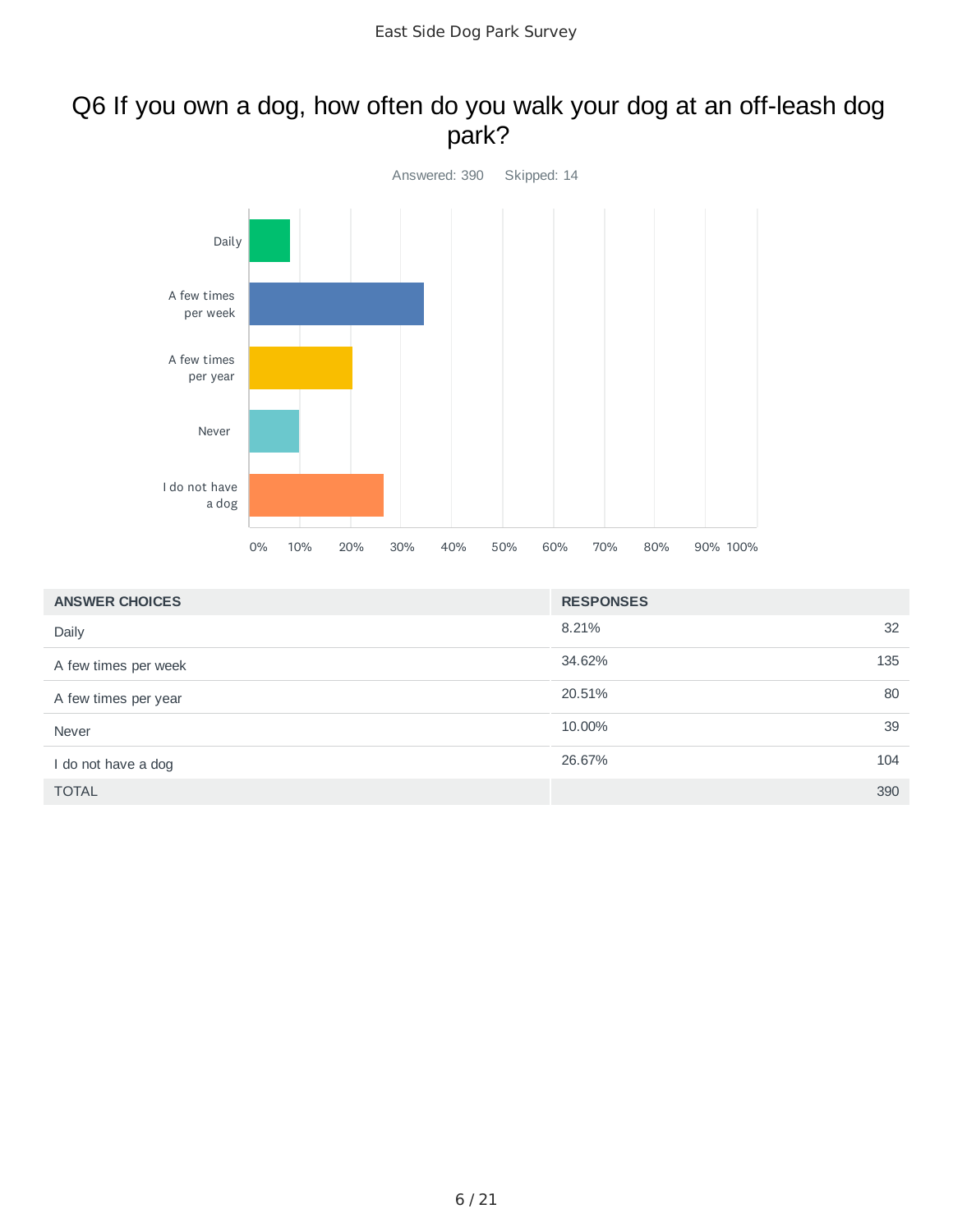Q7 If you own a dog and utilize off-leash dog parks, which existing City of Madison dog park do you visit most often? A map and additional information regarding existing City of Madison dog parks is available here: City of Madison Off-Leash Dog Parks



| <b>ANSWER CHOICES</b>            | <b>RESPONSES</b> |              |
|----------------------------------|------------------|--------------|
| Sycamore Park Off-Leash Area     | 50.94%           | 136          |
| McCormick Park Off-Leash Area    | 1.87%            | 5            |
| Demetral Park Off-Leash Area     | 6.74%            | 18           |
| Warner Park Off-Leash Area       | 12.36%           | 33           |
| Brittingham Off-Leash Area       | 1.87%            | 5            |
| Quann Park Off-Leash Area        | 4.49%            | 12           |
| Odana School Park Off-Leash Area | 0.37%            | $\mathbf{1}$ |
| Walnut Grove Park Off-Leash Area | 0.75%            | 2            |
| Not listed.                      | 20.60%           | 55           |
| <b>TOTAL</b>                     |                  | 267          |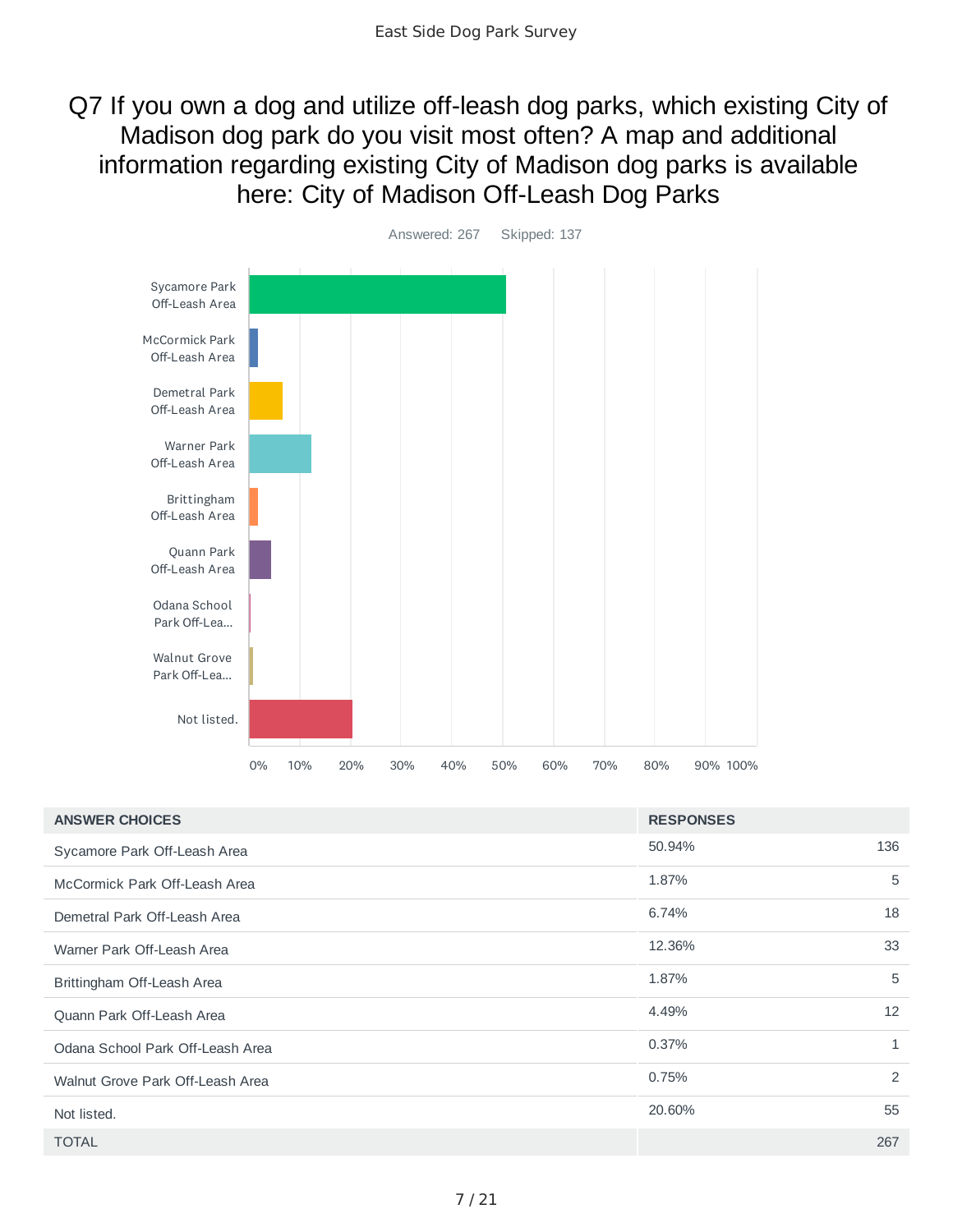Q8 For the two potential east side dog park options, which statement most accurately reflects your current position? To view more information on the options, please follow the link: East Side Dog Park Project Page



| <b>ANSWER CHOICES</b>                 | <b>RESPONSES</b> |     |
|---------------------------------------|------------------|-----|
| I support the OB Sherry Park location | 16.96%           | 68  |
| support the Eastmorland Park location | 12.22%           | 49  |
| I support both locations              | 33.67%           | 135 |
| oppose both locations                 | 36.41%           | 146 |
| Not enough information is provided    | 0.75%            | 3   |
| <b>TOTAL</b>                          |                  | 401 |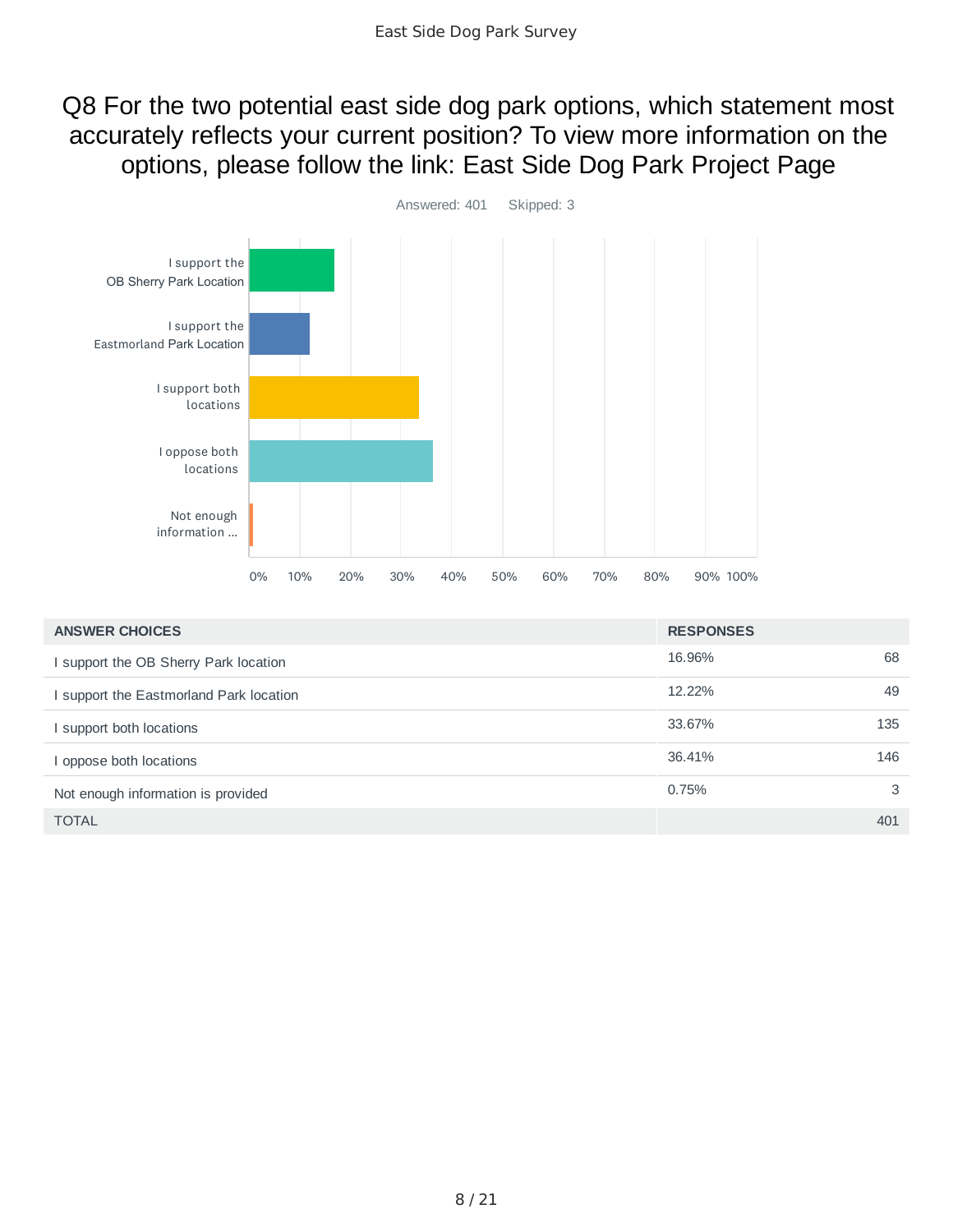### Q9 For the OB Sherry Park location, which statement most accurately reflects your current position?



| <b>ANSWER CHOICES</b>                          | <b>RESPONSES</b> |     |
|------------------------------------------------|------------------|-----|
| I strongly support the OB Sherry Park location | 34.75%           | 139 |
| I support the OB Sherry Park location          | 23.25%           | 93  |
| I oppose the OB Sherry Park location           | 11.75%           | 47  |
| I strongly oppose the OB Sherry Park location  | 30.25%           | 121 |
| <b>TOTAL</b>                                   |                  | 400 |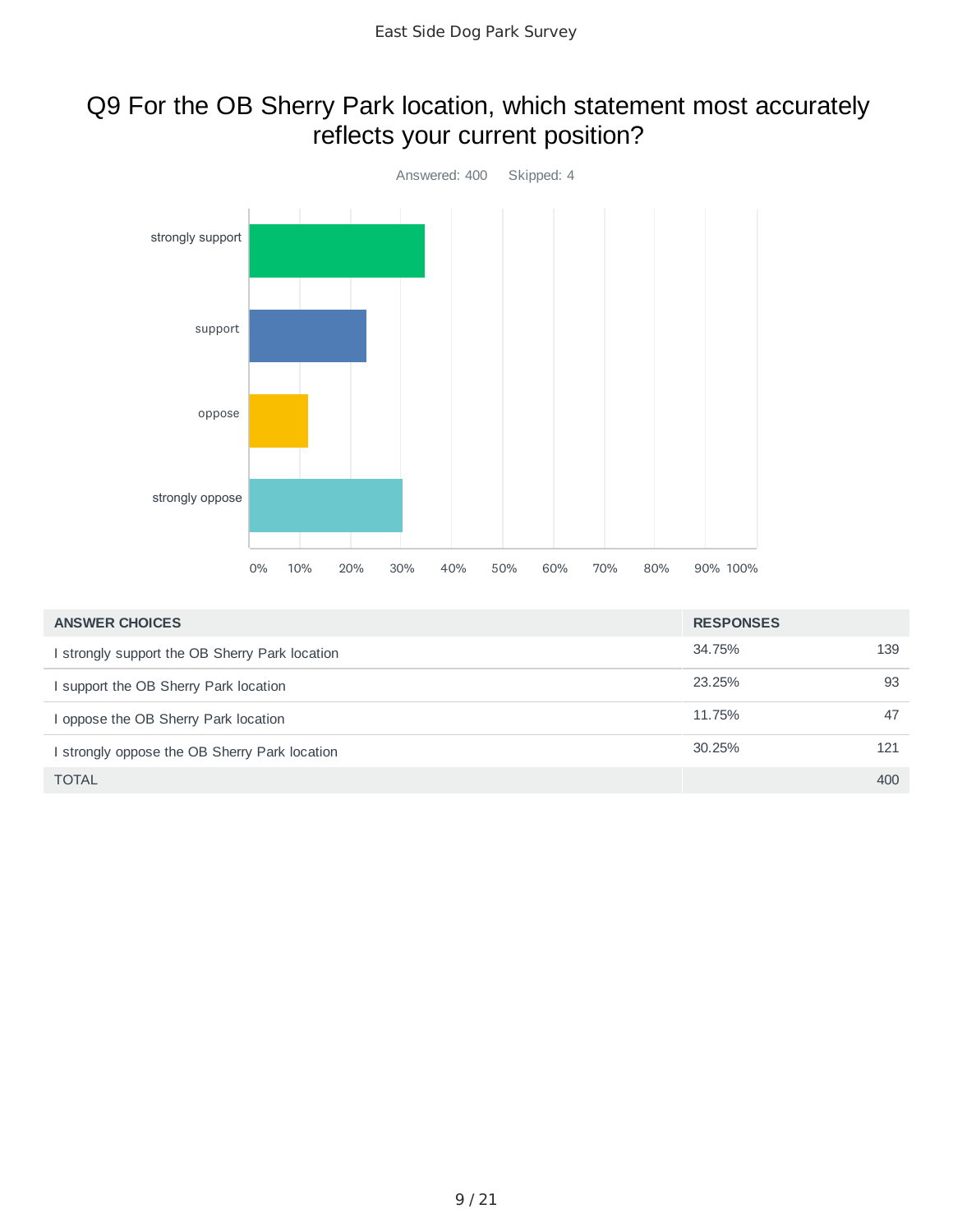### Q10 Please rank each of the following aspects of the OB Sherry Park location on a scale of 1 to 5, with 5 indicating the greatest concern and 1 being not a concern.

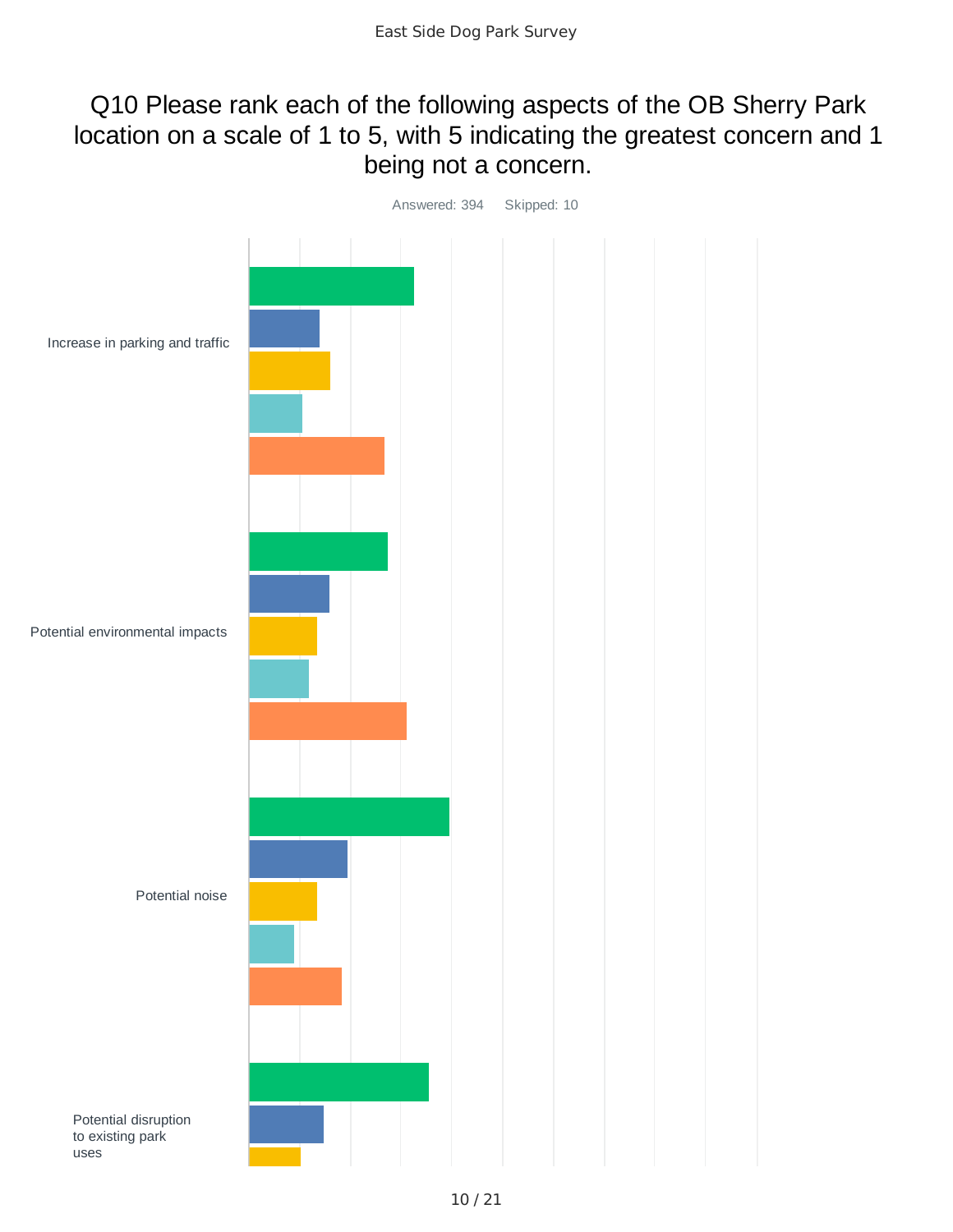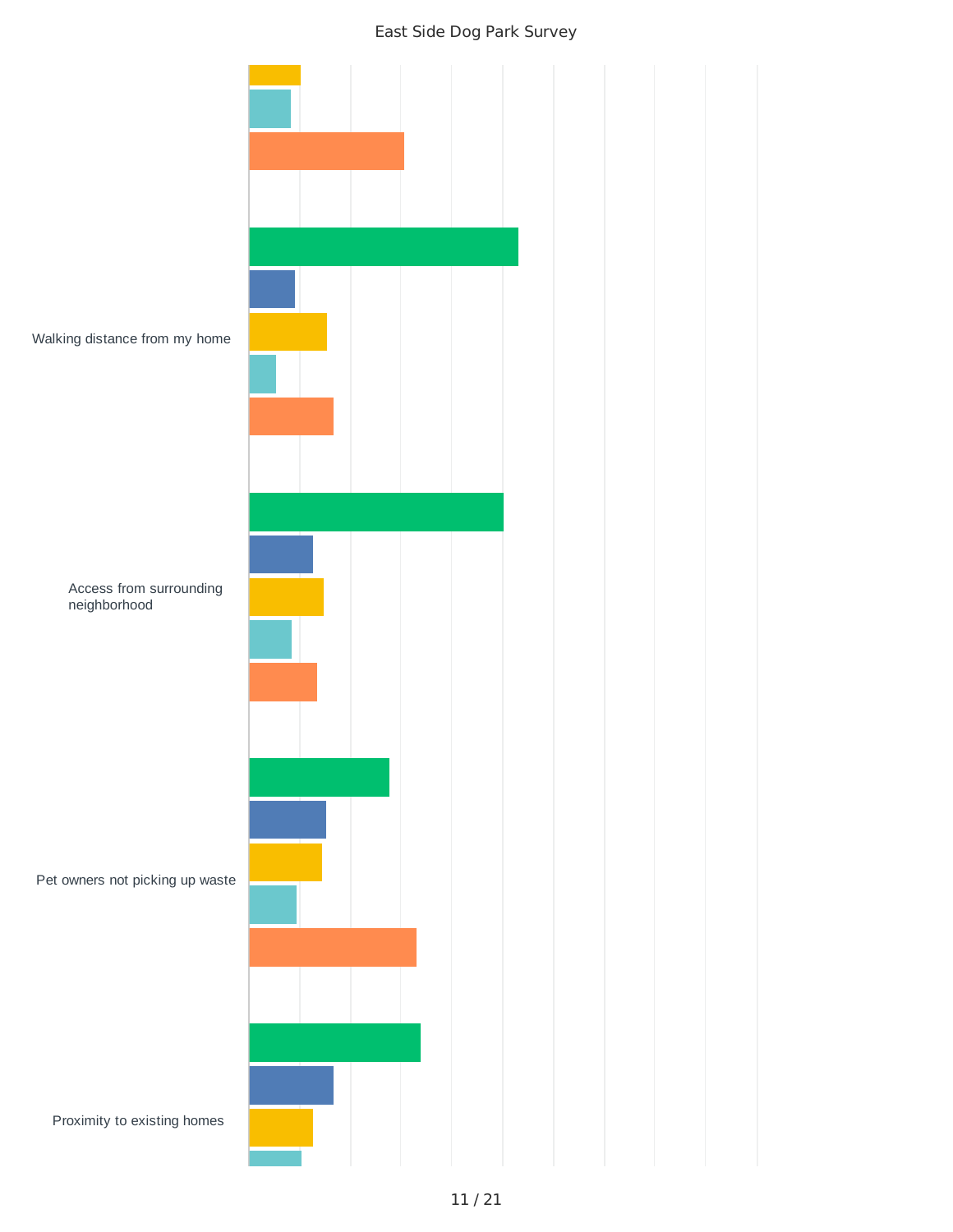

1 2 3 4 5

|                                            | $\mathbf{1}$ | $\overline{2}$ | 3      | $\overline{\mathbf{A}}$ | 5      | <b>TOTAL</b> |
|--------------------------------------------|--------------|----------------|--------|-------------------------|--------|--------------|
| Increase in parking and traffic            | 32.57%       | 13.99%         | 16.03% | 10.69%                  | 26.72% |              |
|                                            | 128          | 55             | 63     | 42                      | 105    | 393          |
| Potential environmental impacts            | 27.37%       | 15.86%         | 13.55% | 12.02%                  | 31.20% |              |
|                                            | 107          | 62             | 53     | 47                      | 122    | 391          |
| Potential noise                            | 39.64%       | 19.44%         | 13.55% | 8.95%                   | 18.41% |              |
|                                            | 155          | 76             | 53     | 35                      | 72     | 391          |
| Potential disruption to existing park uses | 35.64%       | 14.87%         | 10.26% | 8.46%                   | 30.77% |              |
|                                            | 139          | 58             | 40     | 33                      | 120    | 390          |
| Walking distance from my home              | 53.14%       | 9.16%          | 15.45% | 5.50%                   | 16.75% |              |
|                                            | 203          | 35             | 59     | 21                      | 64     | 382          |
| Access from surrounding neighborhood       | 50.26%       | 12.76%         | 14.84% | 8.59%                   | 13.54% |              |
|                                            | 193          | 49             | 57     | 33                      | 52     | 384          |
| Pet owners not picking up waste            | 27.74%       | 15.27%         | 14.50% | 9.41%                   | 33.08% |              |
|                                            | 109          | 60             | 57     | 37                      | 130    | 393          |
| Proximity to existing homes                | 33.93%       | 16.84%         | 12.76% | 10.46%                  | 26.02% |              |
|                                            | 133          | 66             | 50     | 41                      | 102    | 392          |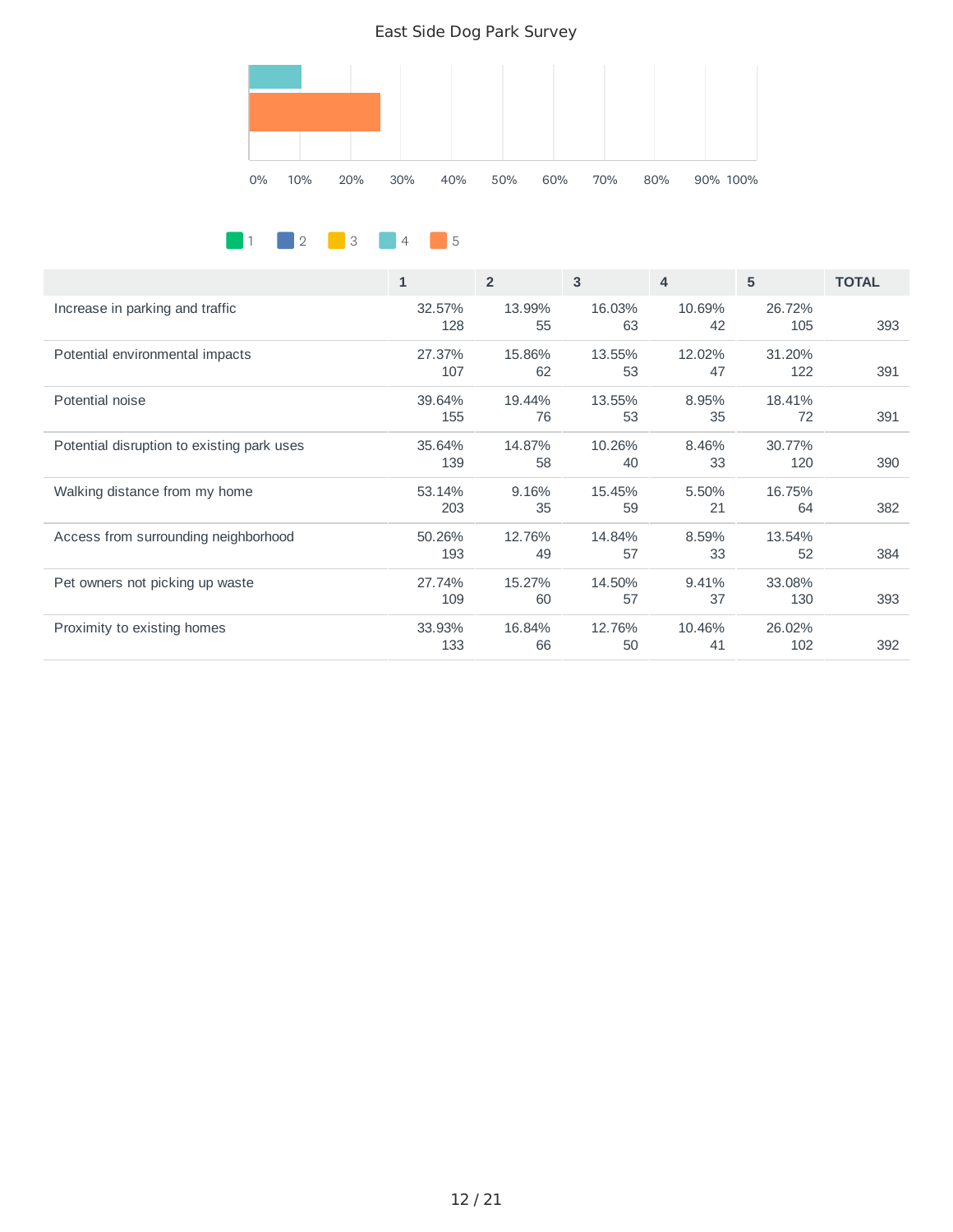### Q11 For the Eastmorland Park location, which statement most accurately reflects your current position?



| <b>ANSWER CHOICES</b>                            | <b>RESPONSES</b> |     |
|--------------------------------------------------|------------------|-----|
| I strongly support the Eastmorland Park location | 29.80%           | 118 |
| I support the Eastmorland Park location          | 24.49%           | 97  |
| I oppose the Eastmorland Park location           | 11.36%           | 45  |
| I strongly oppose the Eastmorland Park location  | 34.34%           | 136 |
| <b>TOTAL</b>                                     |                  | 396 |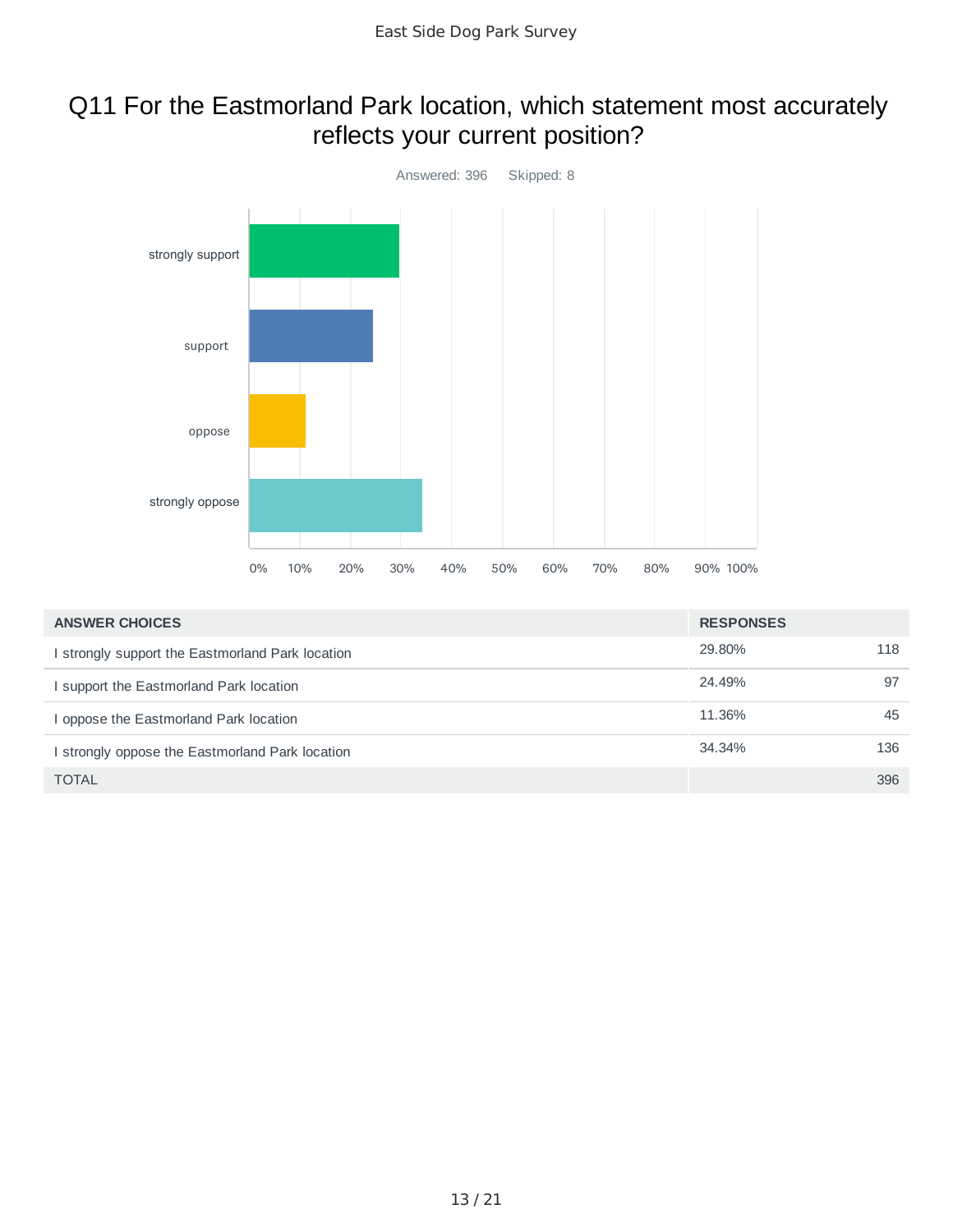### Q12 Please rank each of the following aspects of the Eastmorland Park location on a scale of 1 to 5, with 5 indicating the greatest concern and 1 being not a concern.

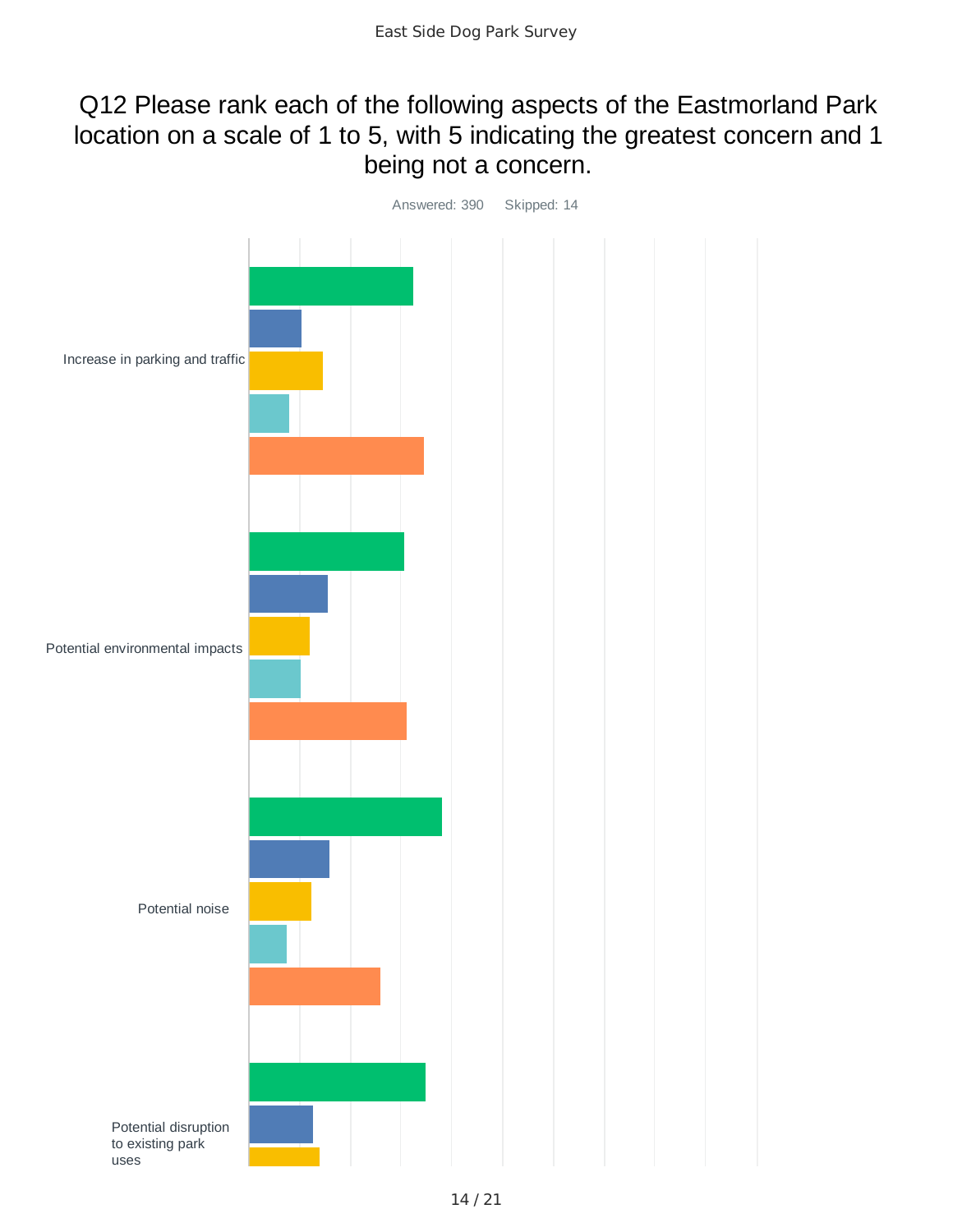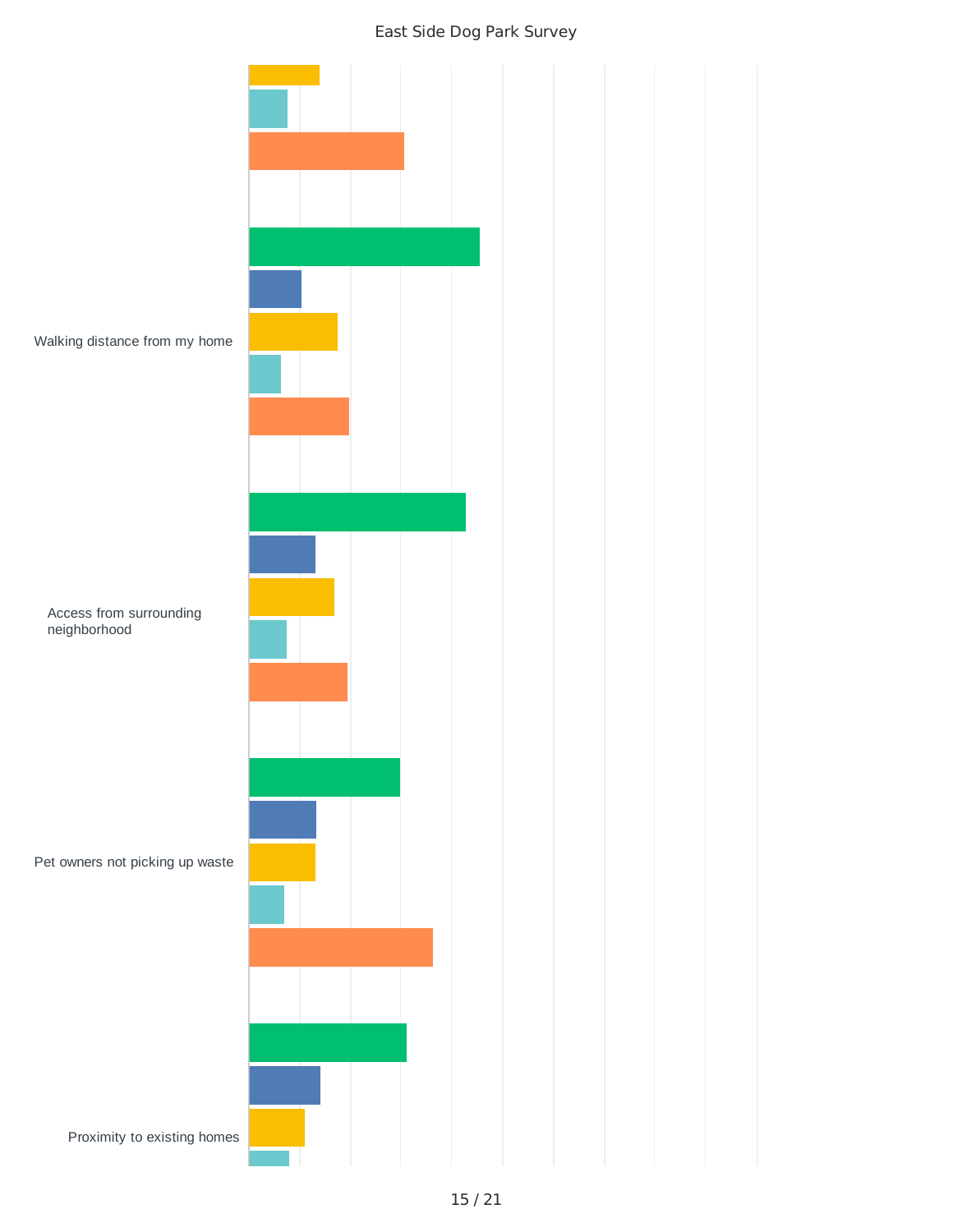

1 2 3 4 5

|                                            | $\mathbf{1}$  | $\overline{2}$ | 3            | 4            | 5             | <b>TOTAL</b> |
|--------------------------------------------|---------------|----------------|--------------|--------------|---------------|--------------|
| Increase in parking and traffic            | 32.39%<br>126 | 10.54%<br>41   | 14.65%<br>57 | 7.97%<br>31  | 34.45%<br>134 | 389          |
| Potential environmental impacts            | 30.67%<br>119 | 15.72%<br>61   | 12.11%<br>47 | 10.31%<br>40 | 31.19%<br>121 | 388          |
| Potential noise                            | 38.14%<br>148 | 15.98%<br>62   | 12.37%<br>48 | 7.47%<br>29  | 26.03%<br>101 | 388          |
| Potential disruption to existing park uses | 34.88%<br>135 | 12.66%<br>49   | 13.95%<br>54 | 7.75%<br>30  | 30.75%<br>119 | 387          |
| Walking distance from my home              | 45.55%<br>174 | 10.47%<br>40   | 17.54%<br>67 | 6.54%<br>25  | 19.90%<br>76  | 382          |
| Access from surrounding neighborhood       | 42.93%<br>164 | 13.09%<br>50   | 17.02%<br>65 | 7.59%<br>29  | 19.37%<br>74  | 382          |
| Pet owners not picking up waste            | 29.90%<br>116 | 13.40%<br>52   | 13.14%<br>51 | 7.22%<br>28  | 36.34%<br>141 | 388          |
| Proximity to existing homes                | 31.27%<br>121 | 14.21%<br>55   | 11.11%<br>43 | 8.01%<br>31  | 35.40%<br>137 | 387          |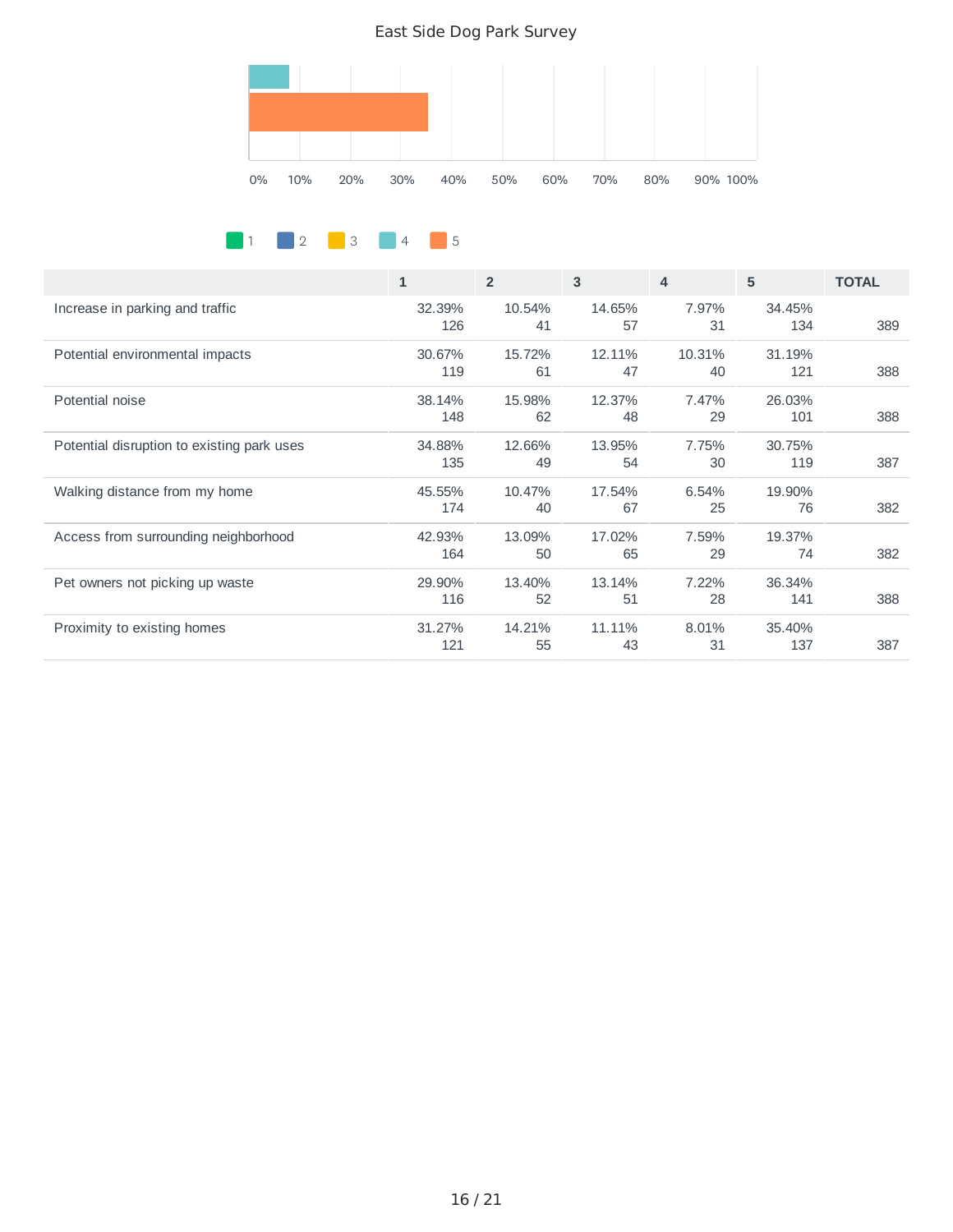### Q13 The Eastmorland Community Association (ECA) issued letters opposing both potential dog park locations. Which statement most accurately reflects your current position? Both letters can be viewed here: ECA Opposition Letters



| <b>ANSWER CHOICES</b>                                   | <b>RESPONSES</b> |     |
|---------------------------------------------------------|------------------|-----|
| agree with the ECA position on both locations           | 36.16%           | 145 |
| agree with the ECA position on Eastmorland Park         | 5.49%            | 22  |
| agree with the ECA position on OB Sherry Park           | 4.24%            | 17  |
| I do not agree with the ECA position for both locations | 36.91%           | 148 |
| I was unaware of the ECA position for both locations    | 13.97%           | 56  |
| Unsure/Need more information                            | 3.24%            | 13  |
| <b>TOTAL</b>                                            |                  | 401 |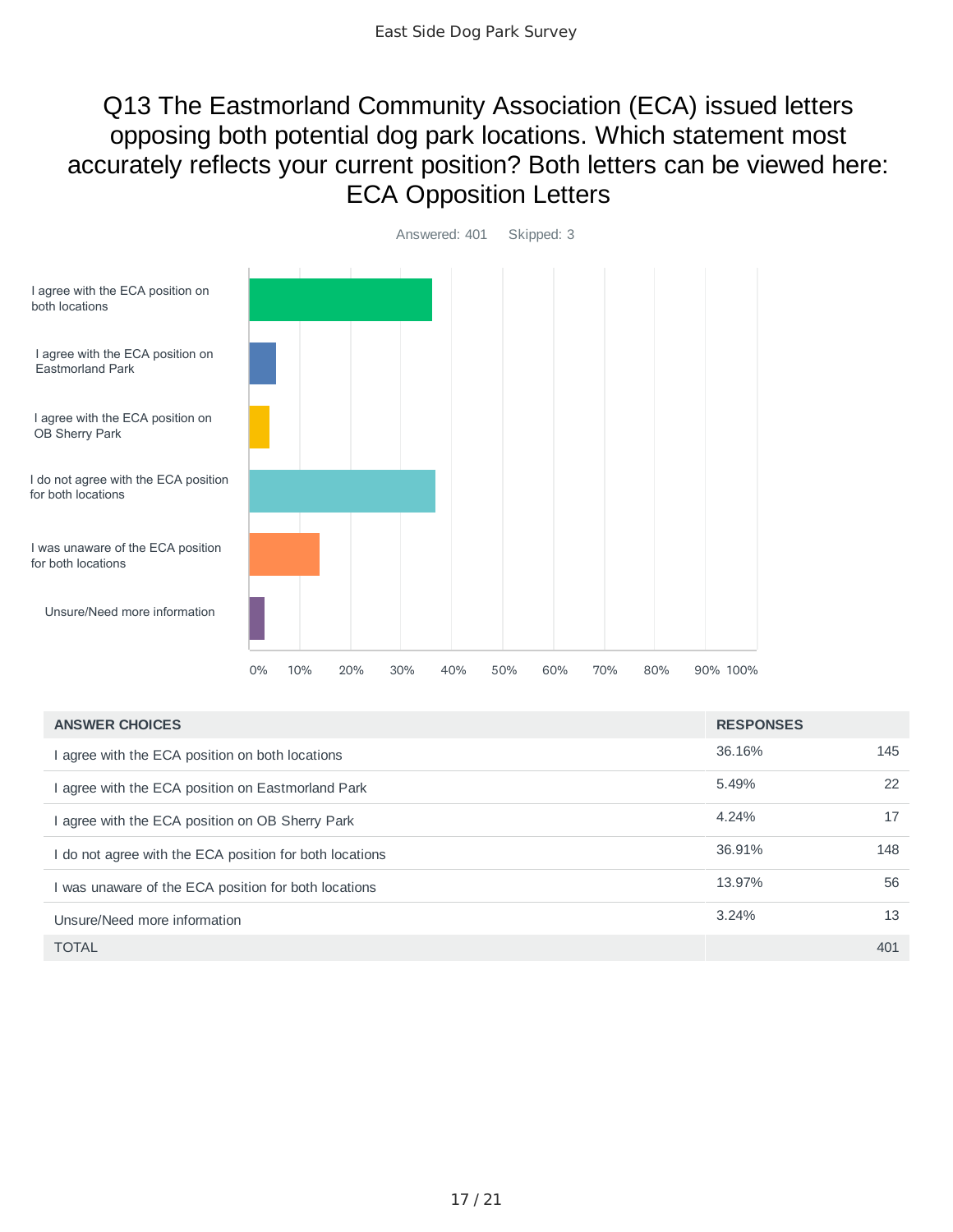#### Q14 If you are aware of other potential areas the Parks Division should investigate for a new east side dog park, please enter your suggestions below.

Answered: 128 Skipped: 276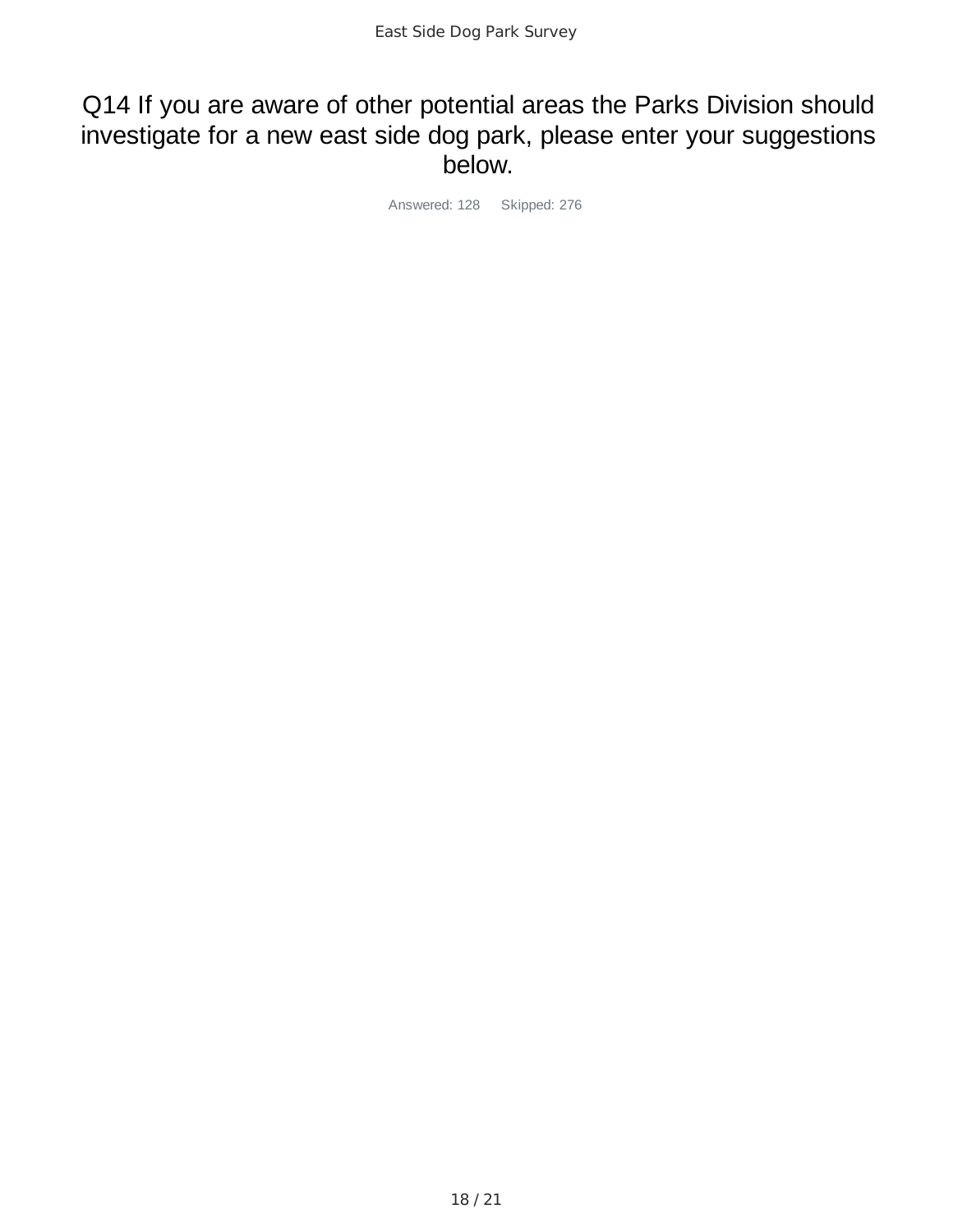## Q15 If you have any further comments on the potential dog park options, please enter your comments below (300 character limit).

Answered: 172 Skipped: 232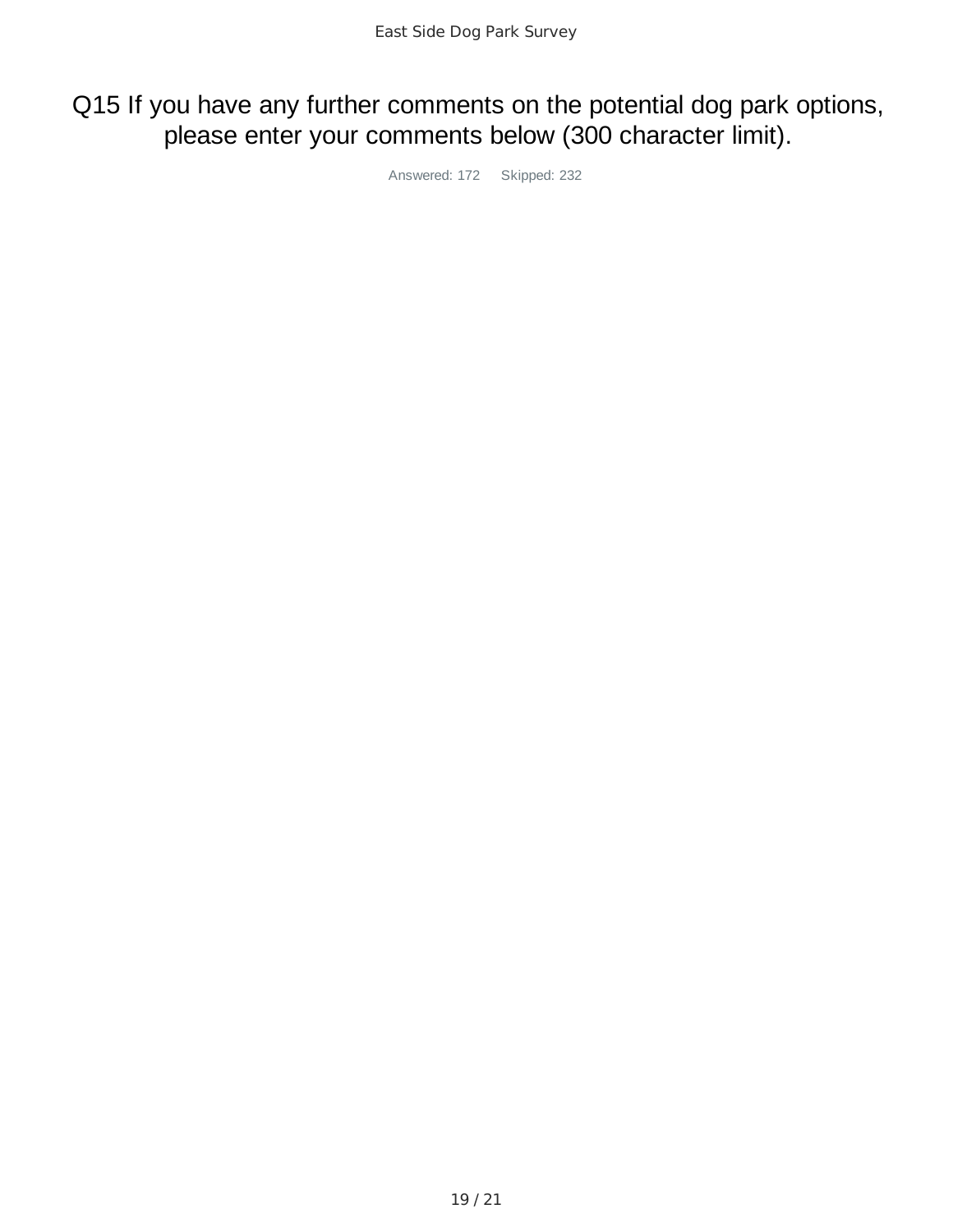# Q16 Please provide your email address if you would like to receive updates on the east side dog park options.

Answered: 161 Skipped: 243